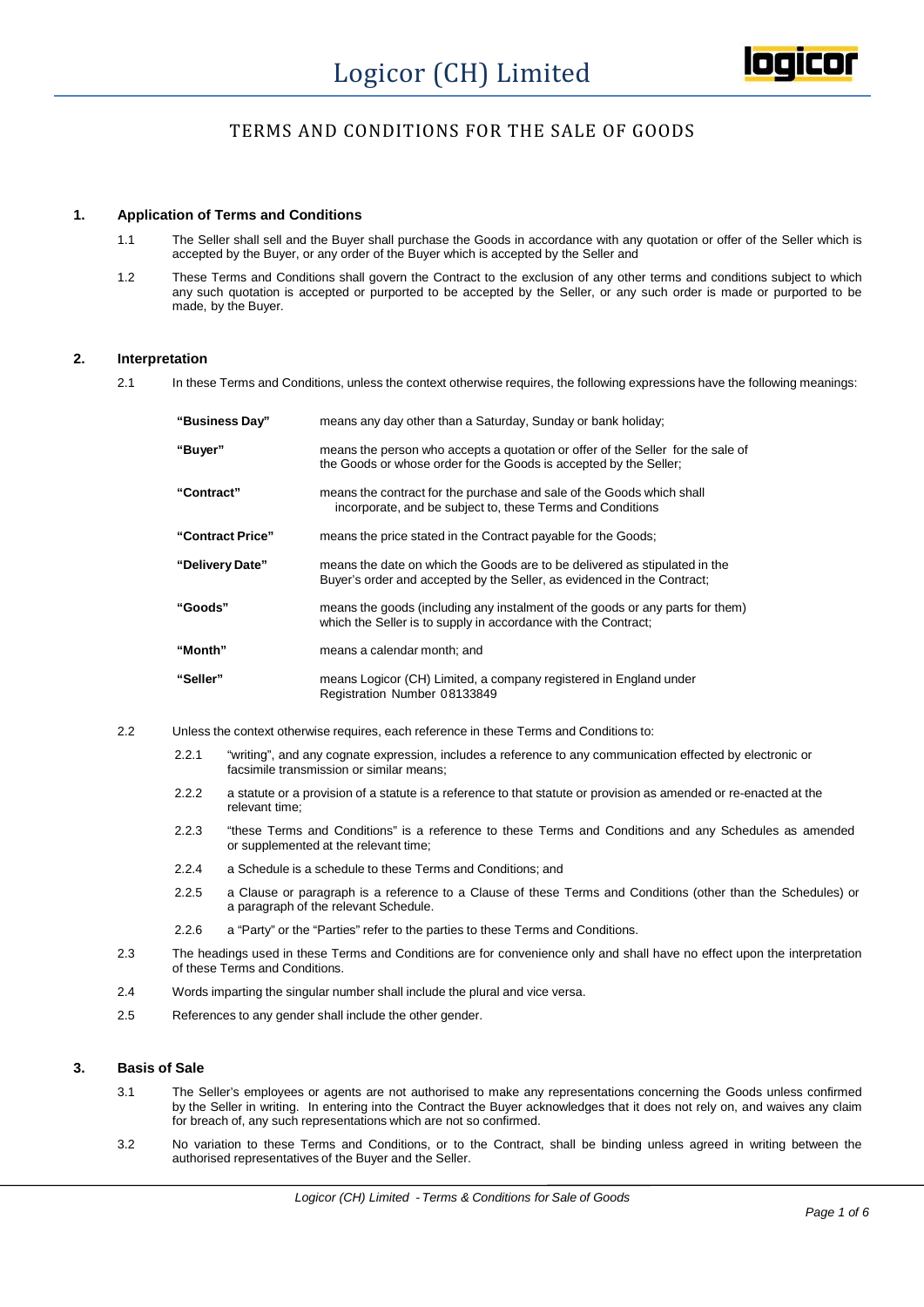- 3.3 Sales literature, price lists and other documents issued by the Seller in relation to the Goods are subject to alteration without notice and do not constitute offers to sell the Goods which are capable of acceptance. No contract for the sale of the Goods shall be binding on the Seller unless the Seller has issued a quotation which is expressed to be an offer to sell the Goods or has accepted an order placed by the Buyer by whichever is the earlier of:
	- 3.3.1 the Seller's written acceptance;
	- 3.3.2 delivery of the Goods; or
	- 3.3.3 the Seller's invoice.
- 3.4 Any typographical, clerical or other accidental errors oromissions in any sales literature, quotation, price list, acceptance of offer, invoice or other document or information issued by the Seller shall be subject to correction without any liability on the part of the Seller.

## **4. Orders and Specifications**

- 4.1 No order submitted by the Buyer shall be deemed to be accepted by the Seller unless and until confirmed in writing by the Seller's authorised representative.
- 4.2 The specification for the Goods shall be that set out in the Seller's sales documentation unless varied expressly in the Buyer's order (if such variation(s) is/are accepted by the Seller). The Goods will only be supplied in the minimum units thereof stated in the Seller's price list or in multiples of those units. Orders received for quantities other than these will be adjusted accordingly.
- 4.3 Illustrations, photographs or descriptions whether in catalogues, brochures, price lists or other documents issued by the Seller are intended as a guide only and shall not be binding on the Seller.
- 4.4 The Seller reserves the right to make any changes in the specification of the Goods which are required to conform with any applicable safety or other statutory or regulatory requirements or,where the Goods are to be supplied to the Buyer's specification, which do not materially affect their quality or performance.
- 4.5 No order which has been accepted by the Seller may be cancelled by the Buyer except with the agreement in writing of the Seller on the terms that the Buyer shall indemnify the Seller in full against all loss (including loss of profit), costs (including the cost of all labour and materials used), damages, charges and expenses incurred by the Seller as a result of such cancellation.

## **5. Price**

- 5.1 The Contract Price of the Goods shall be the price listed in the Seller's price list current at the date of acceptance of the Buyer's order or such other price as may be agreed in writing by the Seller and the Buyer.
- 5.2 Where the Seller has quoted a price for the Goods other than in accordance with the Seller's published price list the price quoted shall be valid for 60 days only or such lesser time as the Seller may specify.
- 5.3 The Seller reserves the right, by giving written notice to the Buyer at any time before delivery, to increase the price of the Goods to reflect any increase in the cost to the Seller which is due to any factor beyond the control of the Seller (including, without limitation, any foreign exchange fluctuation, currency regulation, alteration of duties, significant increase in the costs of labour, materials or other costs of manufacture), any change in delivery dates, quantities or specifications for the Goods which are requested by the Buyer, or any delay caused by any instructions of the Buyer or failure of the Buyer to give the Seller adequate information or instructions.
- 5.4 The Seller may allow the Buyer quantity discounts subject to and in accordance with the conditions set out in the Seller's published price list for the Goods current at the date of acceptance of the Buyer's order.
- 5.5 Any settlement discount specified by the Seller in the Contract will be allowed by the Seller to the Buyer in respect of Goods for which payment is received by the Seller on or before the due date and otherwise in accordance with the payment terms set out in these Terms and Conditions and provided that no other amounts owing by the Buyer to the Seller are overdue and unpaid.
- 5.6 Except as otherwise stated under the terms of any quotation or in any price list of the Seller, and unless otherwise agreed in writing between the Buyer and the Seller, all prices are exclusive of the Seller's charges for packaging and transport.
- 5.7 The Contract Price is exclusive of any applicable value added tax, excise, sales taxes or levies of a similar nature which are imposed or charged by any competent fiscal authority in respect of the Goods, which the Buyer shall be additionally liable to pay to the Seller.

## **6. Payment**

- 6.1 Subject to any special terms agreed in writing between the Buyer and the Seller, the Seller shall invoice the Buyer for the Contract Price of the Goods on or at any time after delivery of the Goods, unless the Goods are to be collected by the Buyer or the Buyer wrongfully fails to take delivery of the Goods, in which event the Seller shall be entitled to invoice the Buyer for the Contract Price at any time after the Seller has notified the Buyer that the Goods are ready for collection or (as the case may be) the Seller has tendered delivery of the Goods.
- 6.2 The Buyer shall pay the Contract Price of the Goods (less any discount or credit allowed by the Seller, but without any other deduction, credit or set off) within 30 Business Days of the date of the Seller's invoice or otherwise in accordance with such credit terms as may have been agreed in writing between the Buyer and the Seller in respect of the Contract. Payment shall be made on the due date notwithstanding that delivery may not have taken place and/or that the property in the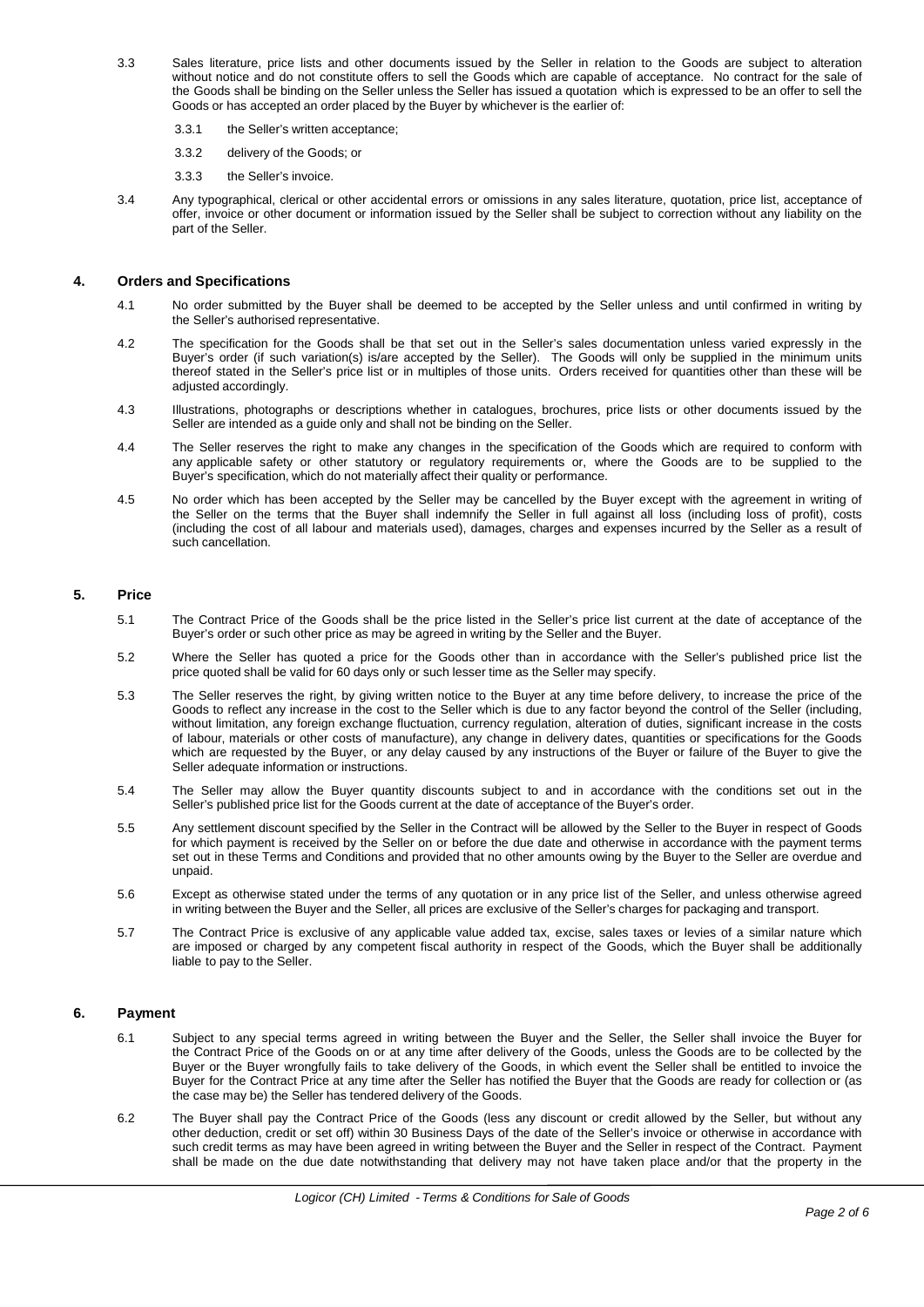Goods has not passed to the Buyer. The time for the payment of the Contract Price shall be of the essence of the Contract. Receipts for payment will be issued only upon request.

- 6.3 All payments shall be made to the Seller as indicated on the form of acceptance or invoice issued by the Seller.
- 6.4 The Seller is not obliged to accept orders from any customer or buyer who has not supplied the Seller with references satisfactory to the Seller. If at any time the Seller is not satisfied as to the creditworthiness of the Buyer it may give notice in writing to the Buyer that no further credit will be allowed to the Buyer in which event no further goods will be delivered to the Buyer other than against cash payment and notwithstanding sub-Clause 6.2 of these Terms and Conditions, all amounts owing by the Buyer to the Seller shall be immediately payable in cash.

## **7. Delivery**

- 7.1 Delivery of the Goods shall be made by the Seller delivering the Goods to the place specified in the Buyer's order and/or the Seller's acceptance and/or the Contract as the location to which the Goods are to be delivered by the Seller or, if no place of delivery is so specified, by the Buyer collecting the Goods at the Seller's premises at any time after the Seller has notified the Buyer that the Goods are ready for collection.
- 7.2 The Delivery Date is approximate only and time for delivery shall not be of the essence unless previously agreed by the Seller in writing. The Goods may be delivered by the Seller in advance of the Delivery Date upon giving reasonable notice to the Buyer.
- 7.3 Where the Goods are to be delivered in instalments, each delivery shall constitute a separate contract and failure by the Seller to deliver any one or more of the instalments in accordance with these Terms and Conditions or any claim by the Buyer in respect of any one or more instalments shall not entitle the Buyer to treat the Contract as a whole as repudiated.
- 7.4 If the Buyer fails to take delivery of the Goods or any part of them on the Delivery Date and/or fails to provide any instructions, documents, licences, consents orauthorisations required to enable the Goods to be delivered on that date, the Seller shall be entitled upon giving written notice to the Buyer to store or arrange for the storage of the Goods and then notwithstanding the provisions of sub-Clause 10.1, risk in the Goods shall pass to the Buyer, delivery shall be deemed to have taken place and the Buyer shall pay to the Seller all costs and expenses including storage and insurance charges arising from such failure.

## **8. Non-Delivery**

- 8.1 If the Seller fails to deliver the Goods or any part thereof on the Delivery Date other than for reasons outside the Seller's reasonable control or the Buyer's or its carrier's fault:
	- 8.1.1 if the Seller delivers the Goods at any time thereafter the Seller shall have no liability in respect of such late delivery; or
	- 8.1.2 if the Buyer gives written notice to the Seller within 5 Business Days after the Delivery Date and the Seller fails to deliver the Goods within 30 Business Days after receiving such notice the Buyer may cancel the order and the Seller's liability shall be limited to the excess (if any) of the cost to the Buyer (in the cheapest available market) of similar goods to those not delivered over the price of the Goods not delivered.

#### **9. Inspection/Shortage**

- 9.1 The Buyer is under a duty whenever possible to inspect the Goods on delivery or on collection as the case may be.
- 9.2 Where the Goods cannot be examined the carrier's note or such other note as appropriate shall be marked "not examined".
- 9.3 The Seller shall be under no liability for any damage or shortages that would be apparent on reasonable careful inspection if the provisions of this Clause 9 are not complied with and, in any event, will be under no liability if a written complaint is not delivered to the Seller within 2 Business Days of delivery detailing the alleged damage or shortage.
- 9.4 In all cases where defects orshortages are complained of the Seller shall be under no liability in respect thereof unless an opportunity to inspect the Goods is supplied to the Seller before any use is made thereof or any alteration or modification is made thereto by the Buyer.
- 9.5 Subject to sub-Clauses 9.3 and 9.4, the Seller shall make good any shortage in the Goods and where appropriate replace any Goods damaged in transit as soon as it is reasonable to do so, but otherwise shall be under no liability whatsoever arising from such shortage or damage.

#### **10. Risk and Retention of Title**

- 10.1 Risk of damage to or loss of the Goods shall pass to the Buyer at:
	- 10.1.1 in the case of Goods to be delivered at the Seller's premises, the time when the Seller notifies the Buyer that the Goods are available for collection; or
	- 10.1.2 in the case of Goods to be delivered otherwise than at the Seller's premises, the time of delivery or, if the Buyer wrongfully fails to take delivery of the Goods, the time when the Seller has tendered delivery of the Goods.
- 10.2 Notwithstanding delivery and the passing of risk in the Goods, or any other provision of these Terms and Conditions, legal and beneficial title of the Goods shall not pass to the Buyer until the Seller has received in cash or cleared funds payment in full of the price of the Goods.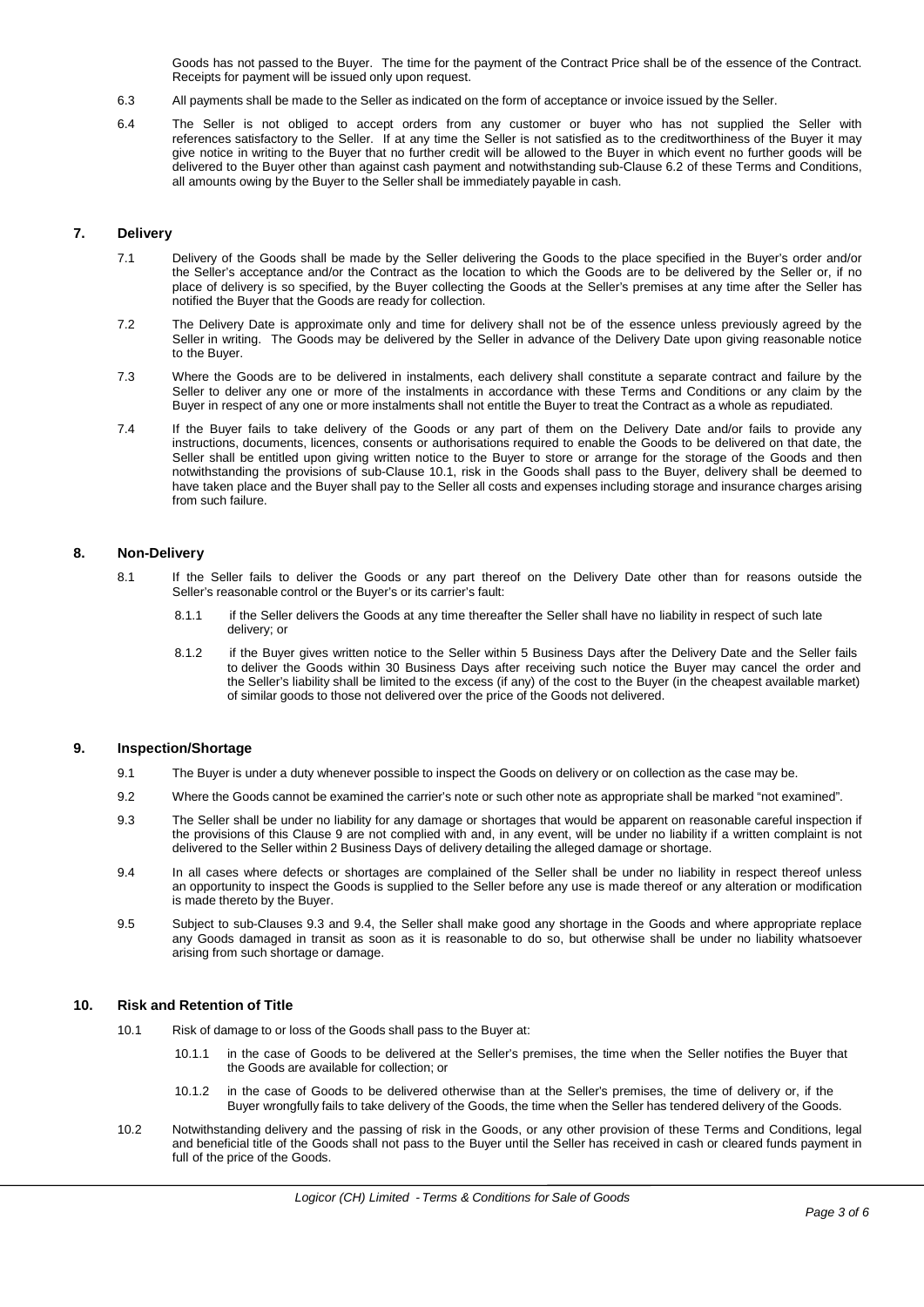- 10.3 Sub-Clause 10.2 notwithstanding, legal and beneficial title of the Goods shall not pass to the Buyer until the Seller has received in cash or cleared funds payment in full of the Contract Price of the Goods and any other goods supplied by the Seller and the Buyer has repaid all moneys owed to the Seller, regardless of how such indebtedness arose.
- 10.4 Until payment has been made to the Seller in accordance with these Terms and Conditions and the Contract and title in the Goods has passed to the Buyer, the Buyer shall be in possession of the Goods as bailee for the Seller and the Buyer shall store the Goods separately and in an appropriate environment, shall ensure that they are identifiable as being supplied by the Seller and shall insure the Goods against all reasonable risks.
- 10.5 The Buyer shall not be entitled to pledge or in any way charge by way of security for any indebtedness any of the Goods which remain the property of the Seller, but if the Buyer does so all money owing by the Buyer to the Seller shall (without prejudice to any other right or remedy of the Seller) forthwith become due and payable.
- 10.6 The Seller reserves the right to repossess any Goods in which the Seller retains title without notice. The Buyer irrevocably authorises the Seller to enter the Buyer's premises during normal business hours for the purpose of repossessing the Goods in which the Seller retains title or inspecting the Goods to ensure compliance with the storage and identification requirements of sub-Clause 10.4.
- 10.7 The Buyer's right to possession of the Goods in which the Seller maintains legal and beneficial title shall terminate if:
	- 10.7.1 the Buyer commits or permits any material breach of his obligations under these Terms and Conditions;
	- 10.7.2 the Buyer enters into a voluntary arrangement under Parts I or VIII of the Insolvency Act 1986, the Insolvent Partnerships Order 1994 (as amended), or any other scheme or arrangement is made with his creditors;
	- 10.7.3 the Buyer is or becomes the subject of a bankruptcy order or takes advantage of any other statutory provision for the relief of insolvent debtors;
	- 10.7.4 the Buyer convenes any meeting of its creditors, enters into voluntary orcompulsory liquidation, has a receiver, manager, administrator or administrative receiver appointed in respect of its assets orundertaking or any part thereof, any documents are filed with the court for the appointment of an administrator in respect of the Buyer, notice of intention to appoint an administrator is given by the Buyer or any of its directors orby a qualifying floating charge- holder (as defined in paragraph 14 of Schedule B1 of the Insolvency Act 1986), a resolution is passed or petition presented to any court for the winding up of the Buyer or for the granting of an administration order in respect of the Buyer, or any proceedings are commenced relating to the insolvency or possible insolvency of the Buyer.

## **11. Assignment**

- 11.1 The Seller may assign the Contract or any part of it to any person, firm or company without the prior consent of the Buyer.
- 11.2 The Buyer shall not be entitled to assign the Contract or any part of it without the prior written consent of the Seller.

#### **12. Defective Goods**

- 12.1 If on delivery any of the Goods are defective in any material respect and either the Buyer lawfully refuses delivery of the defective Goods or, if they are signed for on delivery as "condition and contents unknown" the Buyer gives written notice of such defect to the Seller within 2 Business Days of such delivery, the Seller shall at its option:
	- 12.1.1 replace the defective Goods within 10 Business Days of receiving the Buyer's notice; or
	- 12.1.2 refund to the Buyer the price for those Goods (or parts thereof, as appropriate) which are defective;

but the Seller shall have no further liability to the Buyer in respect thereof and the Buyer may notreject the Goods if delivery is not refused or notice given by the Buyer as set out above.

- 12.2 No Goods may be returned to the Seller without the prior agreement in writing of the Seller. Subject thereto any Goods returned which the Seller is satisfied were supplied subject to defects of quality or condition which would not be apparent on inspection shall either be replaced free of charge or, at the Seller's sole discretion the Seller shall refund or credit to the Buyer the price of such defective Goods butthe Seller shall have no further liability to the Buyer.
- 12.3 The Seller undertakes at its option to replace or refund the purchase price of any goods sold or supplied in the following circumstances only:
	- 12.3.1 where the goods do not correspond to any written identifying description applied to them.
	- 12.3.2 where the goods prove to be unfit for a particular purpose which has been expressed by the Seller.
	- 12.3.3 where the goods prove to be defective and not fit for their ordinary purpose within 24 months of delivery.

The Seller's liability under this clause shall be accepted by the Buyer in lieu of any warranty orcondition whether expressed or implied by law.

- 12.4 The Seller shall be under no liability in respect of any defect arising from fair wear and tear, or any wilful damage, negligence, subjection to normal conditions, failure to follow the Seller's instructions (whether given orally or in writing), misuse or alteration of the Goods without the Seller's prior approval, or any other act or omission on the part of the Buyer. its employees or agents or any third party.
- 12.5 Subject as expressly provided in these Terms and Conditions, and except where the Goods are sold under a consumer sale, all warranties, conditions or other terms implied by statute or common law are excluded to the fullest extent permitted by law.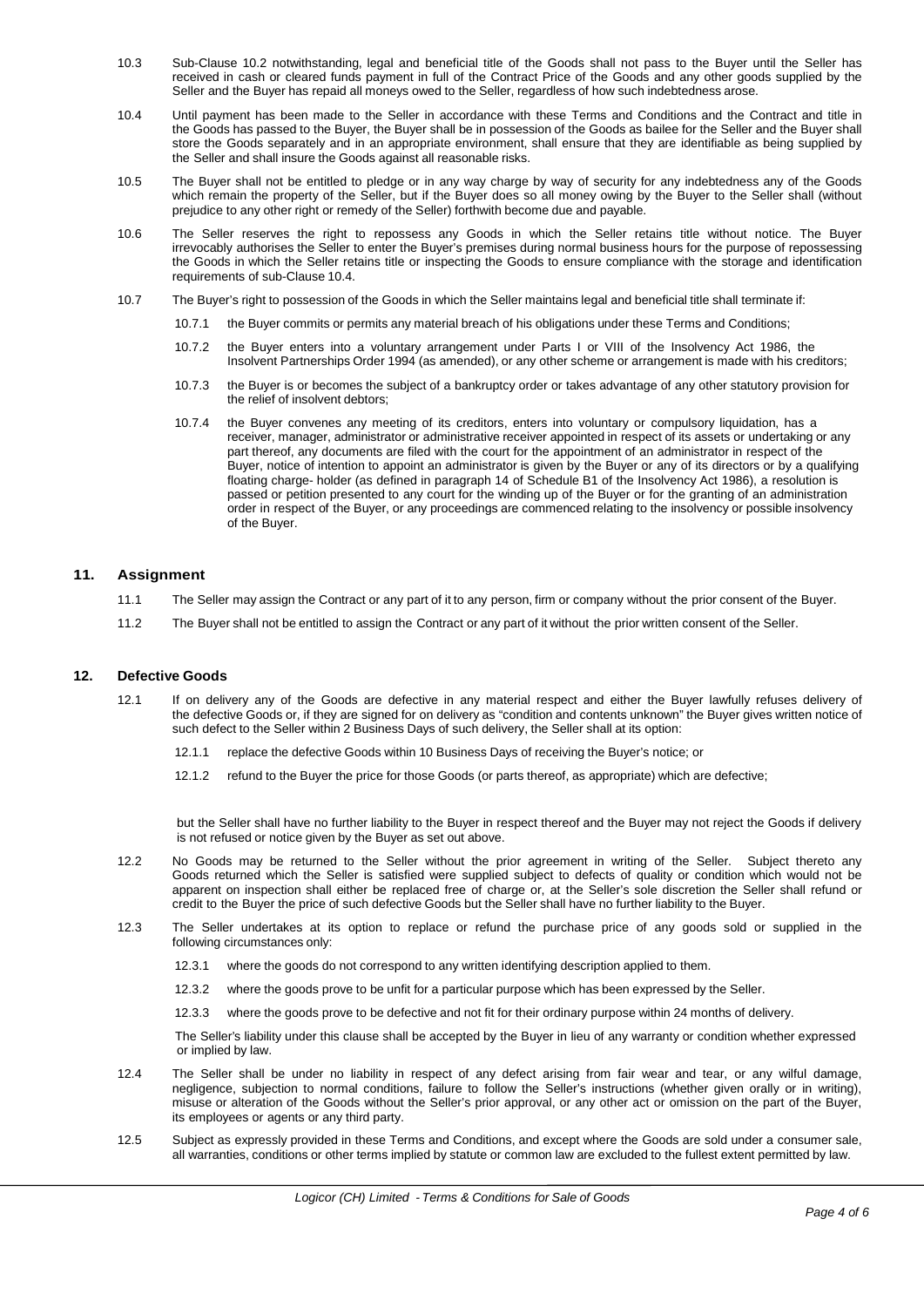- 12.6 Except in respect of death or personal injury caused by the Seller's negligence, or as expressly provided in these Terms and Conditions, the Seller shall not be liable to the Buyer by reason of any representation, or any implied warranty, condition or other term, or any duty at common law or under statute, or under the express terms of the Contract, for any direct or consequential loss or damage sustained by the Buyer (including without limitation loss of profit or indirect or special loss), costs, expenses or other claims for consequential compensation whatsoever (and whether caused by the negligence of the Seller, its servants or agents or otherwise) which arise out of or in connection with the supply of the Goods or their use or resale by the Buyer.
- 12.7 The Buyer shall be responsible for ensuring that, except to the extent that instructions as to the use or sale of the Goods are contained in the packaging or labelling of the Goods, any use or sale of the Goods by the Buyer is in compliance with all applicable statutory requirements and that handling and sale of the Goods by the Buyer is carried out in accordance with directions given by the Seller or any competent governmental or regulatory authority and the Buyer will indemnify the Seller against any liability loss or damage which the Seller might suffer as a result of the Buyer's failure to comply with this condition.

## **13. Buyer's Default**

- 13.1 If the Buyer fails to make any payment on the due date then, without prejudice to any other right or remedy available to the Seller, the Seller shall be entitled to:
	- 13.1.1 cancel the order or suspend any further deliveries to the Buyer;
	- 13.1.2 appropriate any payment made by the Buyer to such of the Goods (or the goods supplied under any other contract between the Buyer and the Seller) as the Seller may think fit (notwithstanding any purported appropriation by the Buyer); and
	- 13.1.3 charge the Buyer interest (both before and after any judgement) on the amount unpaid, at the rate of 3% per annum above The Bank of England's base rate from time to time, until payment in full is made (a part of a month being treated as a full month for the purpose of calculating interest).
- 13.2 This condition applies if:
	- 13.2.1 the Buyer fails to perform or observe any of its obligations hereunder or is otherwise in breach of the Contract;
	- 13.2.2 the Buyer becomes subject to an administration order or enters into a voluntary arrangement under Parts I or VIII of the Insolvency Act 1986 or the Insolvent Partnerships Order 1994 (as amended) or (being an individual or firm) becomes bankrupt or (being a company) goes into liquidation;
	- 13.2.3 an encumbrancer takes possession, or a receiver is appointed, of any of the property or assets of the Buyer;
	- 13.2.4 the Buyer ceases, or threatens to cease, to carry on business; or
	- 13.2.5 the Seller reasonably apprehends that any of the events mentioned above is about to occur in relation to the Buyer and notifies the Buyer accordingly.
- 13.3 If sub-Clause 13.2 applies then, without prejudice to any other right or remedy available to the Seller, the Seller shall be entitled to cancel the Contract or suspend any further deliveries under the Contract without any liability to the Buyer, and if the Goods have been delivered but not paid for the price shall become immediately due and payable notwithstanding any previous agreement or arrangement to the contrary.

#### **14. Limitation of Liability**

- 14.1 Subject to the provisions of Clauses 7, 8 and 12 the following provisions set out the entire financial liability of the Seller (including any liability for the acts or omissions of its employees, agents and sub-contractors) to the Buyer in respect of:
	- 14.1.1 any breach of these Terms and Conditions or the Contract;
	- 14.1.2 any use made (including but not limited to modifications) or resale by the Buyer of any of the Goods, or of any product incorporating any of the Goods; and
	- 14.1.3 any representation, statement or tortious act or omission including negligence arising under or in connection with the Contract.
- 14.2 All warranties, conditions and other terms implied by statute or common law (save for the conditions implied by section 12 of the Sale of Goods Act 1979) are, to the fullest extent permitted by law, excluded from the Contract.
- 14.3 Nothing in these Terms and Conditions excludes or limits the liability of the Seller:
	- 14.3.1 for death or personal injury caused by the Seller's negligence;
	- 14.3.2 for any matter which it would be illegal for the Seller to exclude or attempt to exclude its liability; or
	- 14.3.3 for fraud or fraudulent misrepresentation.
- 14.4 Subject to sub-Clauses 14.2 and 14.3:
	- 14.4.1 the Seller's total liability in contract, tort (including negligence or breach of statutory duty), misrepresentation, restitution or otherwise, arising in connection with the performance or contemplated performance of the Contract shall be limited to the Contract Price; and
	- 14.4.2 the Seller shall not be liable to the Buyer for any pure economic loss, loss of profit, loss of business, depletion of goodwill or otherwise, in each case whether direct, indirect or consequential, or any claims for consequential compensation whatsoever (howsoever caused) which arise out of or in connection with the Contract.